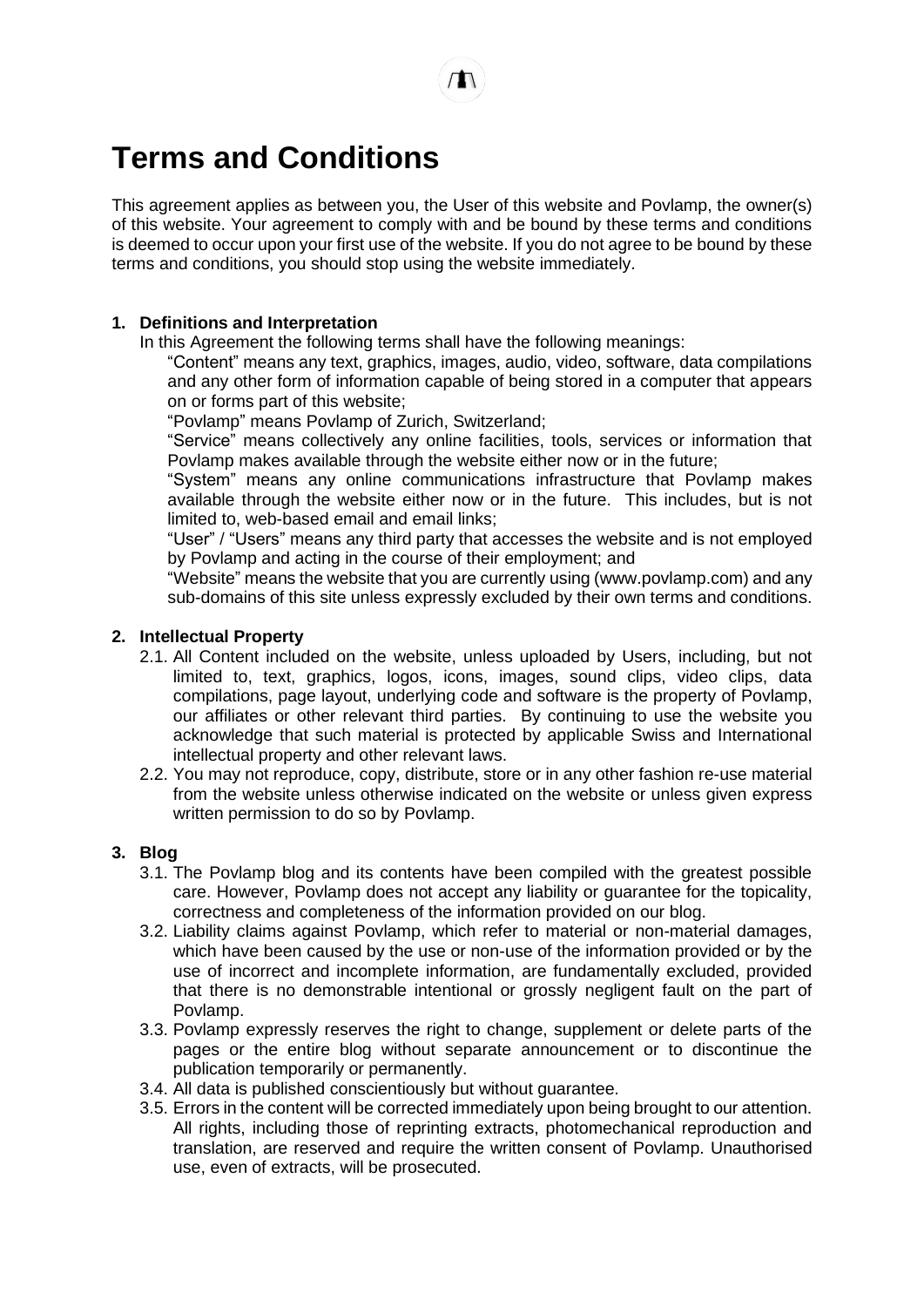# **Terms and Conditions**

## **4. Links to Other websites**

This website may contain links to other sites. Unless expressly stated, these sites are not under the control of Povlamp or that of our affiliates. We assume no responsibility for the content of such web sites and disclaim liability for any and all forms of loss or damage arising out of the use of them. The inclusion of a link to another site on this website does not imply any endorsement of the sites themselves or of those in control of them.

## **5. Privacy**

- 5.1. For the purposes of applicable data protection legislation, Povlamp will process any personal data you have provided to us in accordance with our Privacy Policy available on the Povlamp website or on request from Povlamp.
- 5.2. You agree that, if you have provided Povlamp with personal data relating to a third party (a) you have in place all necessary appropriate consents and notices to enable lawful transfer such personal data to Povlamp and (b) that you have brought to the attention of any such third party the Privacy Policy available on the Povlamp's website or otherwise provided a copy of it to the third party. You agree to indemnify Povlamp in relation to all and any liabilities, penalties, fines, awards or costs arising from your non-compliance with these requirements.

### **6. Disclaimers**

- 6.1. Povlamp makes no warranty or representation that the website will meet your requirements, that it will be of satisfactory quality, that it will be fit for a particular purpose, that it will not infringe the rights of third parties, that it will be compatible with all systems, that it will be secure, and that all information provided will be accurate. We make no guarantee of any specific results from the use of our Service.
- 6.2. No part of this website is intended to constitute advice and the Content of this website should not be relied upon when making any decisions or taking any action of any kind.

### **7. Availability of the website**

- 7.1. The Service is provided "as is" and on an "as available" basis. We give no warranty that the Service will be free of defects and / or faults. To the maximum extent permitted by the law we provide no warranties (express or implied) of fitness for a particular purpose, accuracy of information, compatibility and satisfactory quality.
- 7.2. Povlamp accepts no liability for any disruption or non-availability of the website resulting from external causes including, but not limited to, ISP equipment failure, host equipment failure, communications network failure, power failure, natural events, acts of war or legal restrictions and censorship.